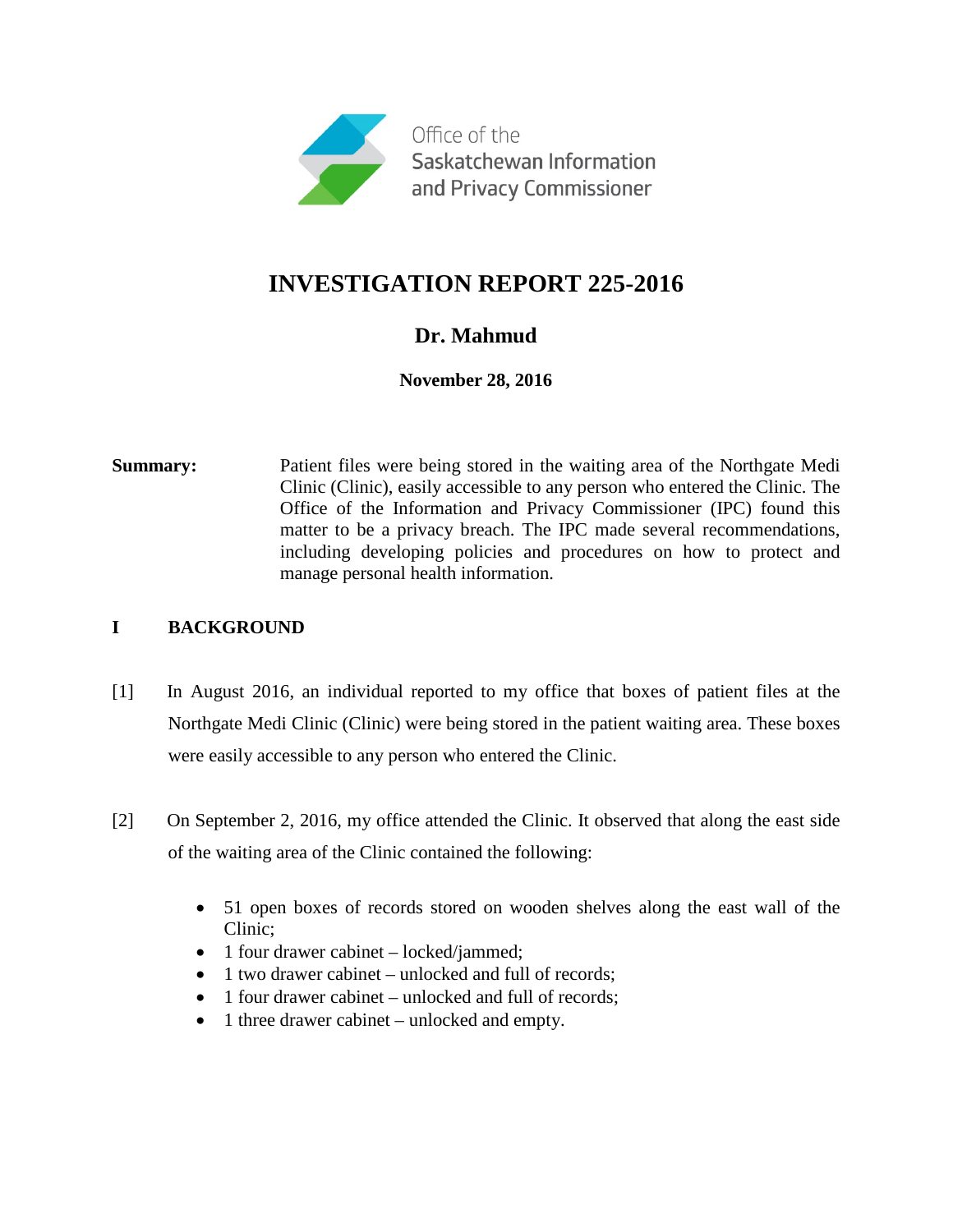- [3] My office noted that patient names on some of the records, especially those stored in the open boxes along the top shelf against the east wall of the Clinic could be easily read by a passerby.
- [4] My office also observed that the attention of individuals in the waiting area would be drawn towards the direction of the patient records. First, a television set displaying general information, such as health tips, was installed on the wall adjacent to the 51 open boxes of patient records. Also, a rack of magazines was place right up against the cabinets. Finally, a sign indicating there should be no food or drinks in the waiting area was taped on one of the cabinets containing patient records.
- [5] During my office's attendance at the Clinic on September 2, 2016 and in an email dated September 29, 2016, Dr. Mahmud and his staff asserted the records in the waiting area were placed there by the previous owners of the clinic. My office obtained a copy of the Bill of Sale indicating that Dr. Mahmud had purchased the Clinic in September 2013. Therefore, the records have been in the waiting area since September 2013. If the patient files had been placed in the waiting area by the previous owners, then the patient files have conceivably been in the waiting area since September 2013.

#### **II DISCUSSION OF THE ISSUES**

#### **1. Is HIPA engaged?**

- [6] HIPA is engaged when three elements are present: 1) a trustee, 2) personal health information, and 3) the trustee must have custody or control over the personal health information.
- [7] First, Dr. Mahmud qualifies as a trustee as defined by subsection 2(t)(xiii) of *The Health Information Protection Act* (HIPA). Second, based on my office's observations, the patient files that were in the waiting area contained personal health information as defined by subsection 2(m) of HIPA. Third, based on the Bill of Sale, Dr. Mahmud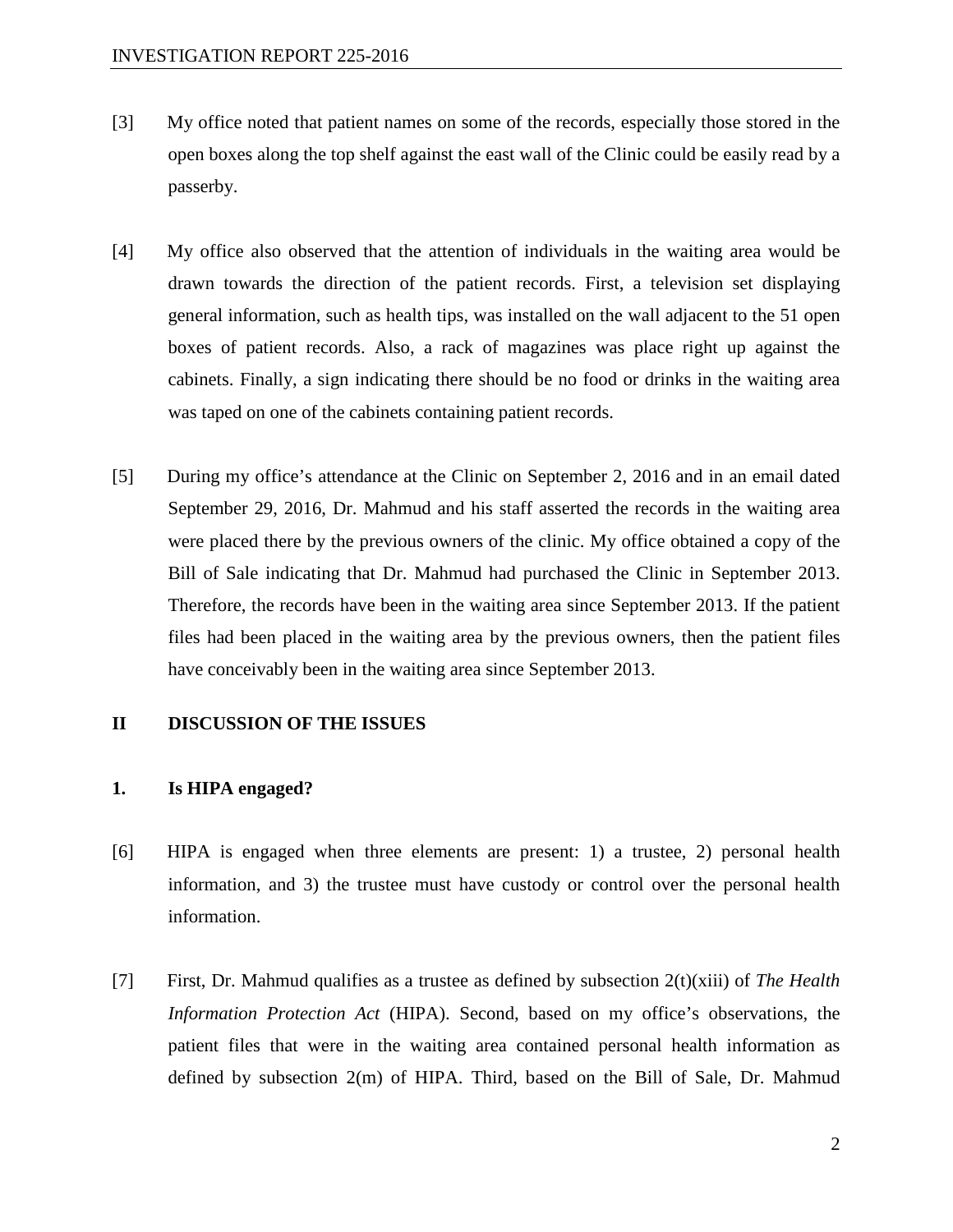assumed responsibility for the patient files when he purchased the Clinic in September 2013. Therefore, I find that HIPA is engaged.

### **2. Did the trustee have appropriate safeguards?**

- [8] Section 16 of HIPA provides that trustees must establish appropriate safeguards. It provides:
	- 16 Subject to the regulations, a trustee that has custody or control of personal health information must establish policies and procedures to maintain administrative, technical and physical safeguards that will:
		- (a) protect the integrity, accuracy and confidentiality of the information;
		- (b) protect against any reasonably anticipated:
			- (i) threat or hazard to the security or integrity of the information;
			- (ii) loss of the information; or
			- (iii) unauthorized access to or use, disclosure or modification of the information; and
		- (c) otherwise ensure compliance with this Act by its employees.
- [9] Since the records were in the waiting area and easily accessible to any person who entered the Clinic, I find that the trustee did not have appropriate safeguards. Furthermore, since only one staff member is on duty at one time with Dr. Mahmud, the records would have been left unattended if he or she left the front desk.
- [10] Since the trustee did not have appropriate safeguards pursuant to section 16 of HIPA, I find that this matter qualifies as a privacy breach.

#### **3. Did the trustee respond appropriately to the privacy breach?**

- [11] Where there is a privacy breach, my office's focus is determining whether the trustee has appropriately handled the privacy breach. My office's resource, *IPC Guide to HIPA*, recommends four best practice steps be taken by a trustee when responding to a privacy breach. These are:
	- 1. Contain the breach;
	- 2. Notify affected individuals and/or appropriate organizations;
	- 3. Investigate the breach; and
	- 4. Plan for prevention.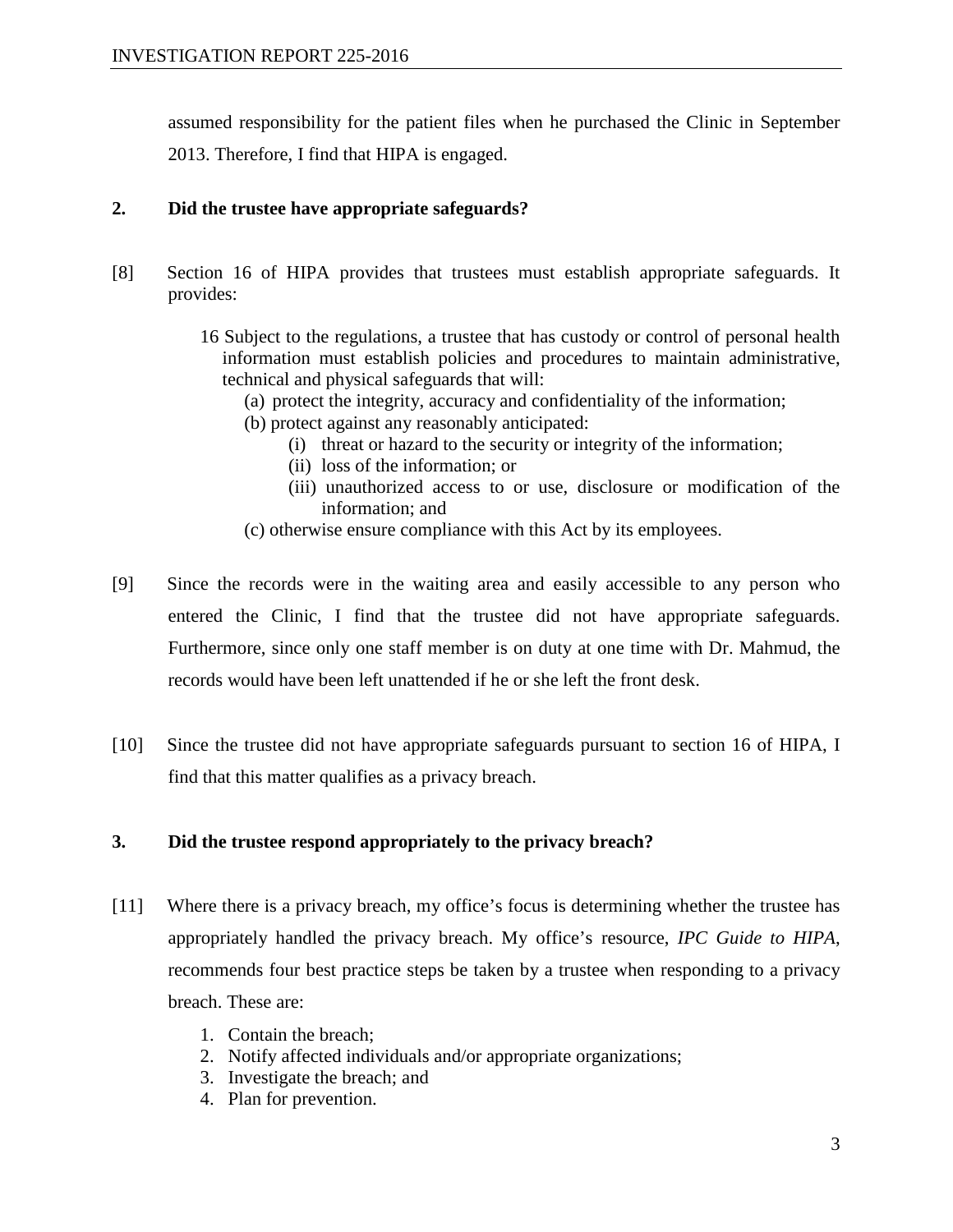- [12] I will use the above four steps to assess the trustee's response to the privacy breach.
- [13] First, to contain the breach, the trustee indicated to my office that as of October 2, 2016 all the records had been moved from the waiting area to a backroom that is inaccessible to patients. I find that the trustee has contained the breach.
- [14] Second, the trustee initially had not provided notice of the privacy breach to the affected individuals. I note the patient records could have contained outdated contact information for the hundreds or even thousands of affected individuals. Therefore, it may not be practical or feasible to contact each and every affected individual. My office recommended to the trustee that it post a notice at his Clinic that would notify any individual who visited the Clinic prior to September 2013 may have been affected by this privacy breach. In an email dated November 21, 2016, the trustee's office advised my office that the trustee has posted a notice of the privacy breach.
- [15] Third, in terms of investigating this breach, my office looks to see if the trustee has identified the root cause of the privacy breach. The trustee asserted that this privacy breach was a result of the previous owners of the clinic placing the records in the waiting area. The trustee did not identify the root cause of this privacy breach. Even though the previous owners of the clinic placed the records in the waiting area, the trustee is responsible for safeguarding the personal health information. He left the patient records in the waiting area for nearly three years until my office prompted him to apply appropriate safeguards. Therefore, I find that the trustee did not investigate this privacy breach thoroughly.
- [16] Fourth, in terms of preventing similar breaches in the future, the trustee indicated he reviewed the patient files and noted that the records are "very outdated". As such, he would be shredding the patient files that indicate that patient's last visit was at least seven years ago. He stated that he would retain files on youth until one year past their  $18<sup>th</sup>$ birthday. I recommend that the trustee retain files on youth until at least two years past their  $18<sup>th</sup>$  birthday or six years after the date the youth was last seen, whichever is the later date. This is in accordance with the College of Physicians and Surgeons of Saskatchewan's (the College) bylaws. The College's Bylaw 23.1 provides as follows: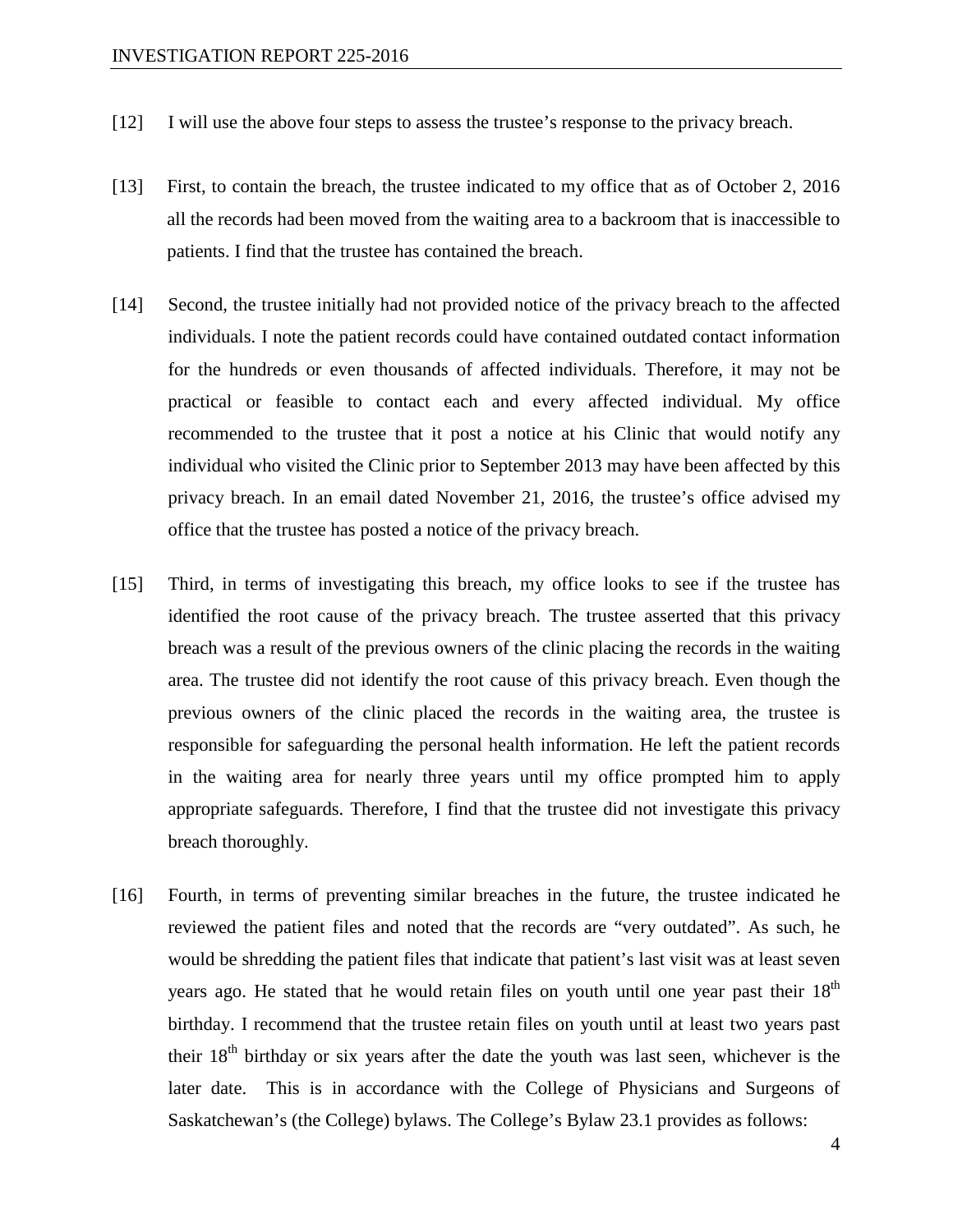A member shall retain the records required by this regulation for six years after the date of the last entry in the record. Records of pediatric patients shall be retained until 2 years past the age of majority or 6 years after the date last seen, whichever may be the later date.

- [17] In an email dated November 21, 2016, the trustee's office advised my office that it is continuing its efforts to go through all the records to determine what they can shred or not. It advised that going through the records is taking a long time. I can appreciate that the task of going through the records is time-consuming. I commend the trustee and his staff for their efforts in reviewing the records. I recommend they continue with their efforts.
- [18] Further, in terms of preventing similar privacy breaches, the trustee outlined the Clinic's current policies and procedures to safeguard personal health information. My office reviewed these safeguards and it found them to be appropriate.
- [19] The trustee also stated that he is contacting the College of Physicians and Surgeons of Saskatchewan, the Ministry of Health, and the Saskatchewan Medical Association for resources on how to protect personal health information. He stated that he will require staff to read the resources, and sign that they will follow the rules and guidelines.
- [20] I find that the trustee contacting these three organizations for guidance is appropriate. I recommend that the trustee use the resources he receives from these organizations to develop policies and procedures that match the needs of his Clinic. I recommend that these policies and procedures be developed within three months of receiving this Investigation Report.
- [21] I also recommend that the trustee appoint a staff member to be the Privacy Officer for the Clinic. The Privacy Officer should be responsible for developing privacy policies and procedures, and ensuring all staff members are trained on these privacy policies and procedures. He or she should also be responsible for establishing appropriate retention and disposition schedules for personal health information, and ensuring the secure destruction of personal health information once the retention period has been met, in accordance with section 17 of HIPA.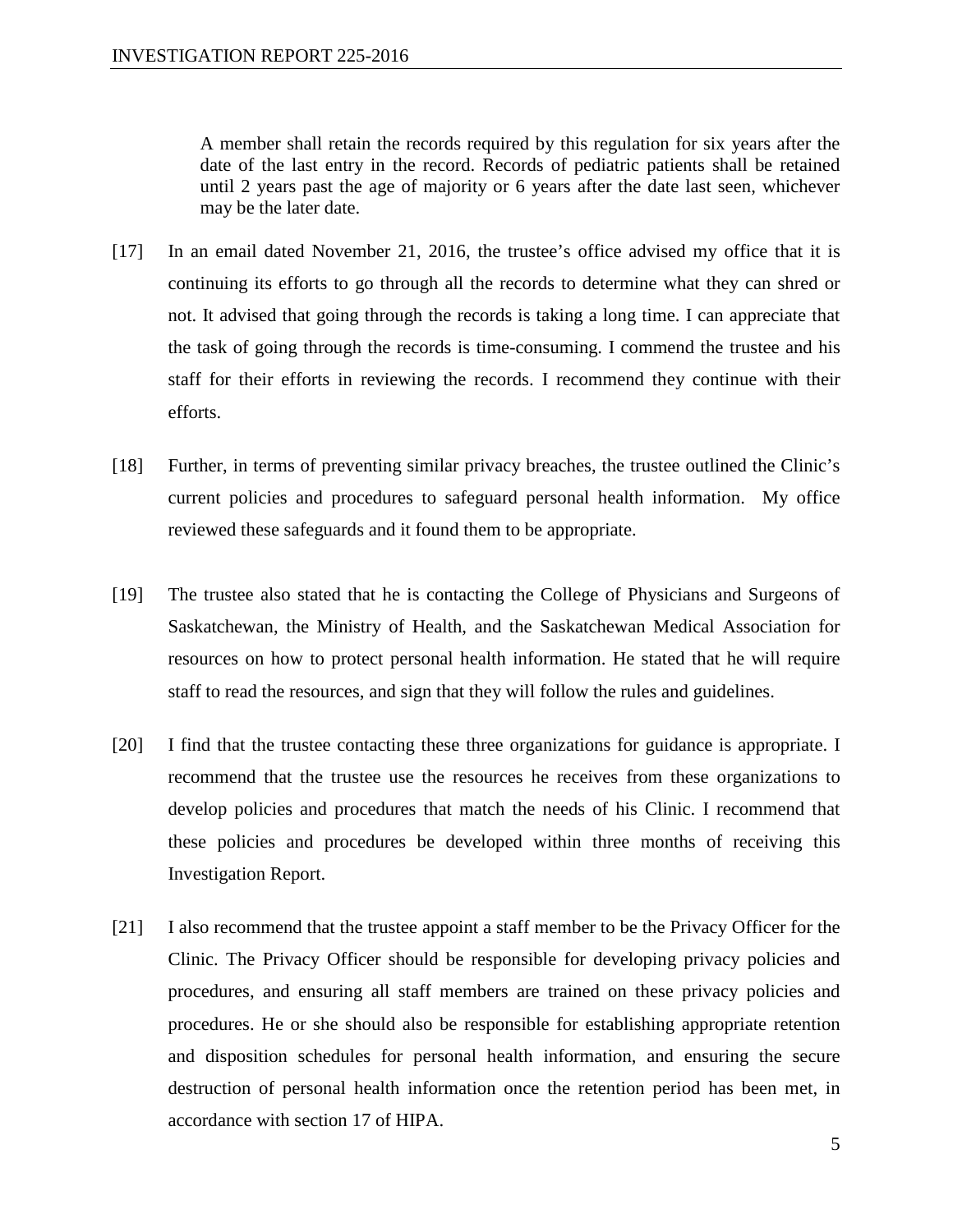#### **IV FINDINGS**

- [22] I find that HIPA is engaged.
- [23] I find that the trustee did not have appropriate safeguards.
- [24] I find that the trustee contained the privacy breach.
- [25] I find that that the trustee has made reasonable efforts to notify affected individuals.
- [26] I find that the trustee did not investigate the privacy breach thoroughly.
- [27] I find that the trustee is undertaking appropriate steps to prevent a similar privacy breach in the future.

#### **V RECOMMENDATIONS**

- [28] I recommend that the trustee continue his efforts to retain and destroy patient records pursuant to the College of Physicians and Surgeons of Saskatchewan Bylaw 23.1.
- [29] I recommend the trustee follow through with contacting the College of Physicians and Surgeons of Saskatchewan, the Ministry of Health, and the Saskatchewan Medical Association for resources on how to protection personal health information.
- [30] I recommend that the trustee develop policies and procedures on how to protect and manage personal health information within three months of receiving this Investigation Report.
- [31] I recommend that the trustee appoint a staff member to be the Privacy Officer for the Clinic, as described in paragraph [21].